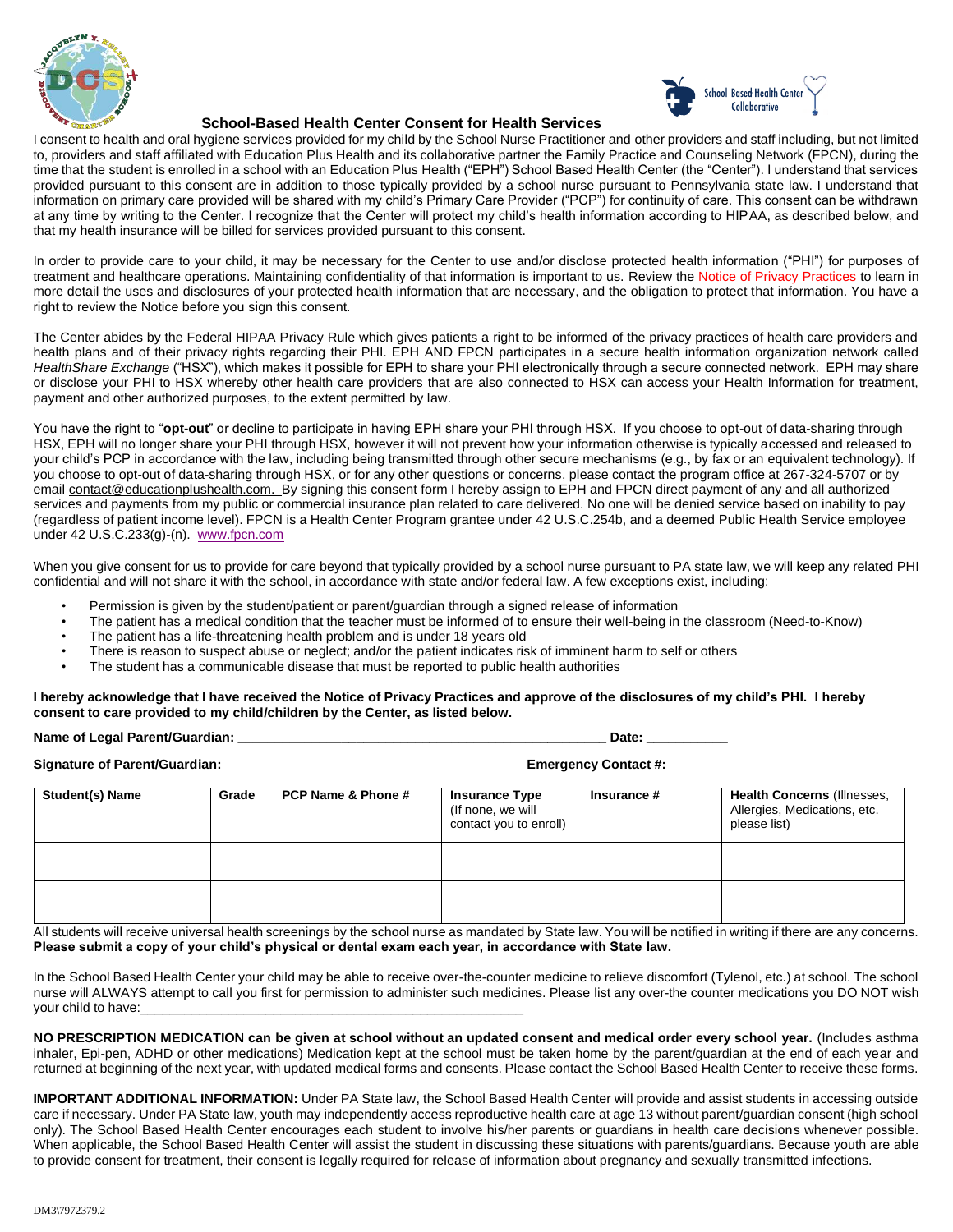



# **School-Based Health Center Consent for Health Services**

Doy mi consentimiento para servicios de salud e hygiene oral proporcionados para mi hijo por la enfermera practicante de la escuela y otros proveedores y personal, incluidos, entre otros, los proveedores y el personal afiliado a Education Plus Health y su socio colaborador, la Red de Consejería y Práctica Familiar (FPCN), durante el tiempo que el el estudiante está inscrito en una escuela con un Centro de Salud Escolar de Educación Más Salud ("EPH") (el "Centro"). Entiendo que los servicios prestados de conformidad con este consentimiento son adicionales a los que normalmente proporciona una enfermera escolar de conformidad con la ley del estado de Pensilvania. Entiendo esa información sobre la atención primaria proporcionada se compartirá con el proveedor de atención primaria de mi hijo ("PCP") para la continuidad de la atención. Este consentimiento se puede retirar en cualquier momento escribiendo al Centro. Reconozco que el Centro protegerá la información médica de mi hijo de acuerdo con HIPAA, como se describe a continuación, y que mi salud Se facturará al seguro por los servicios prestados de conformidad con este consentimiento.

Para poder brindarle atención a su hijo, puede ser necesario que el Centro use y / o divulgue información médica protegida ("PHI") con el fin de tratamiento y operaciones sanitarias. Mantener la confidencialidad de esa información es importante para nosotros. Revise el Aviso de prácticas de privacidad para aprender detallar más los usos y divulgaciones de su información médica protegida que son necesarios, y la obligación de proteger esa información. Usted tiene un derecho a revisar el Aviso antes de firmar este consentimiento.

El Centro cumple con la Regla de Privacidad Federal HIPAA que otorga a los pacientes el derecho a estar informados sobre las prácticas de privacidad de los proveedores de atención médica y planes de salud y de sus derechos de privacidad con respecto a su PHI. EPH Y FPCN participa en una red de organización de información de salud segura llamada HealthShare Exchange ("HSX"), que hace posible que EPH comparta su PHI electrónicamente a través de una red conectada segura. EPH puede compartir o divulgar su PHI a HSX mediante el cual otros proveedores de atención médica que también están conectados a HSX pueden acceder a su Información de salud para recibir tratamiento, pago y otros fines autorizados, en la medida permitida por la ley.

Tiene derecho a "optar por no participar" o negarse a participar para que EPH comparta su PHI a través de HSX. Si opta por excluirse del intercambio de datos a través de HSX, EPH ya no compartirá su PHI a través de HSX, sin embargo, no evitará cómo se accede y se divulga normalmente su información. el PCP de su hijo de acuerdo con la ley, incluida la transmisión a través de otros mecanismos seguros (por ejemplo, por fax o una tecnología equivalente). Si usted elige optar por no compartir datos a través de HSX, o para cualquier otra pregunta o inquietud, comuníquese con la oficina del programa al 267-324-5707 o por envíe un correo electrónico a contact@educationplushealth.com. Al firmar este formulario de consentimiento, por la presente cedo a EPH y FPCN el pago directo de todos y cada uno de los servicios y pagos de mi plan de seguro público o comercial relacionados con la atención brindada. A nadie se le negará el servicio por no poder pagar (independientemente del nivel de ingresos del paciente). FPCN es un beneficiario del Programa de Centro de Salud bajo 42 USC 254b y un empleado del Servicio de Salud Pública bajo 42 USC 233 (g) - (n). www.fpcn.com

De acuerdo con el estado y la ley federal cuando el consentimiento es previsto, la informacion es mantenida confidencial y no es compartida con la escuela , salvo algunas excepciones, por ejemplo:

- Permiso es dado por el estudiante /paciente o por los padres / guardian, por medio de la autorizacion firmada.
- El paciente tiene o padece de una condicion medica la cual el maestro / maestra debe ser informado, para el bienestar dentro del salon de clases.
- El paciente indica dano inminente asi mismo o hacia otra persona.
- El paciente tiene una condicion critica y es menor de edad or menor de 18 anos.
- Existe alguna razon / sospecha de abuso o negligencia.
- Ciertas enfermedades transmitibles deben ser reportadas al centro de salud publica.

Firma del Padre /Guardian: \_\_\_\_\_\_\_\_\_\_\_\_\_\_\_\_\_\_\_\_\_\_\_\_\_\_\_\_\_\_\_\_\_\_\_\_\_\_\_\_\_\_\_\_\_\_\_\_\_\_\_\_\_ Fecha : \_\_\_\_\_\_/\_\_\_\_\_/\_\_\_\_\_\_\_\_\_\_

Nombre Legal (Print):\_\_\_\_\_\_\_\_\_\_\_\_\_\_\_\_\_\_\_\_\_\_\_\_\_\_\_\_\_\_\_\_\_\_\_\_\_\_ Numero de emergencia #:\_\_\_\_\_\_\_\_\_\_\_\_\_\_\_\_\_\_\_\_\_\_\_\_\_

| Nombre del Estudiante<br>Fecha de nacimiento | Grado | Nombre y numero de<br>doctor | Seguro Medico (en<br>caso de no tener<br>seguro medico<br>nosotros le podemos<br>ayudar a solicitar) | # de seguro medico | <b>Preocupacion medica</b><br>alguna? Algergia a cualquier<br>medicamento? Note<br>cualquier enfermedad que<br>padesca. |
|----------------------------------------------|-------|------------------------------|------------------------------------------------------------------------------------------------------|--------------------|-------------------------------------------------------------------------------------------------------------------------|
|                                              |       |                              |                                                                                                      |                    |                                                                                                                         |
|                                              |       |                              |                                                                                                      |                    |                                                                                                                         |
|                                              |       |                              |                                                                                                      |                    |                                                                                                                         |

Todos los estudiantes recibirán exámenes de salud universales por parte de la enfermera de la escuela que están ordenados por la ley delEstado. Se le notificará por escrito si hay alguna preocupación. **Por favor envíe una copia del examen físico o dental de su hijo cada año,de acuerdo con la ley del estado.** Entiendo que la información sobre la atención primaria provista será compartida con el Proveedor de Atención Primaria de su hijo para la continuidad de la atención. Comuníquese con el Centro de Salud Escolar para recibir estos formularios.

#### **Su consentimiento por escrito es necesario para que su niño/a reciba medicamento no recetado para aliviar molestias (Tylenol, Tums, Jarabe de tos, etc.)** Firmando este consentimiento está dando permiso para suministrar medicamentos no recetados como sea necesario para su

niño/a. La enfermera escolar SIEMPRE intentara llamar a usted primero para poder dar permiso de administrar tales medicamentos. \_

# **MEDICAMENTOS RECETADOS NO PUEDEN SER DADOS EN LA ESCUELA SIN UN CONSENTIMINIENTO AL DIA Y ORDEN**

**MÉDICA CADA ANO.** (Incluye pompa de asma, Epi-pen, medicamentos para ADHD u otros medicamentos) Medicamentos que son guardados en la escuela tienen que ser llevados para atrás por el padre/guardián al fin del curso escolar y devuelto otra vez al comenzar el nuevo año escolar, con los consentimientos y ordines médicas al día.